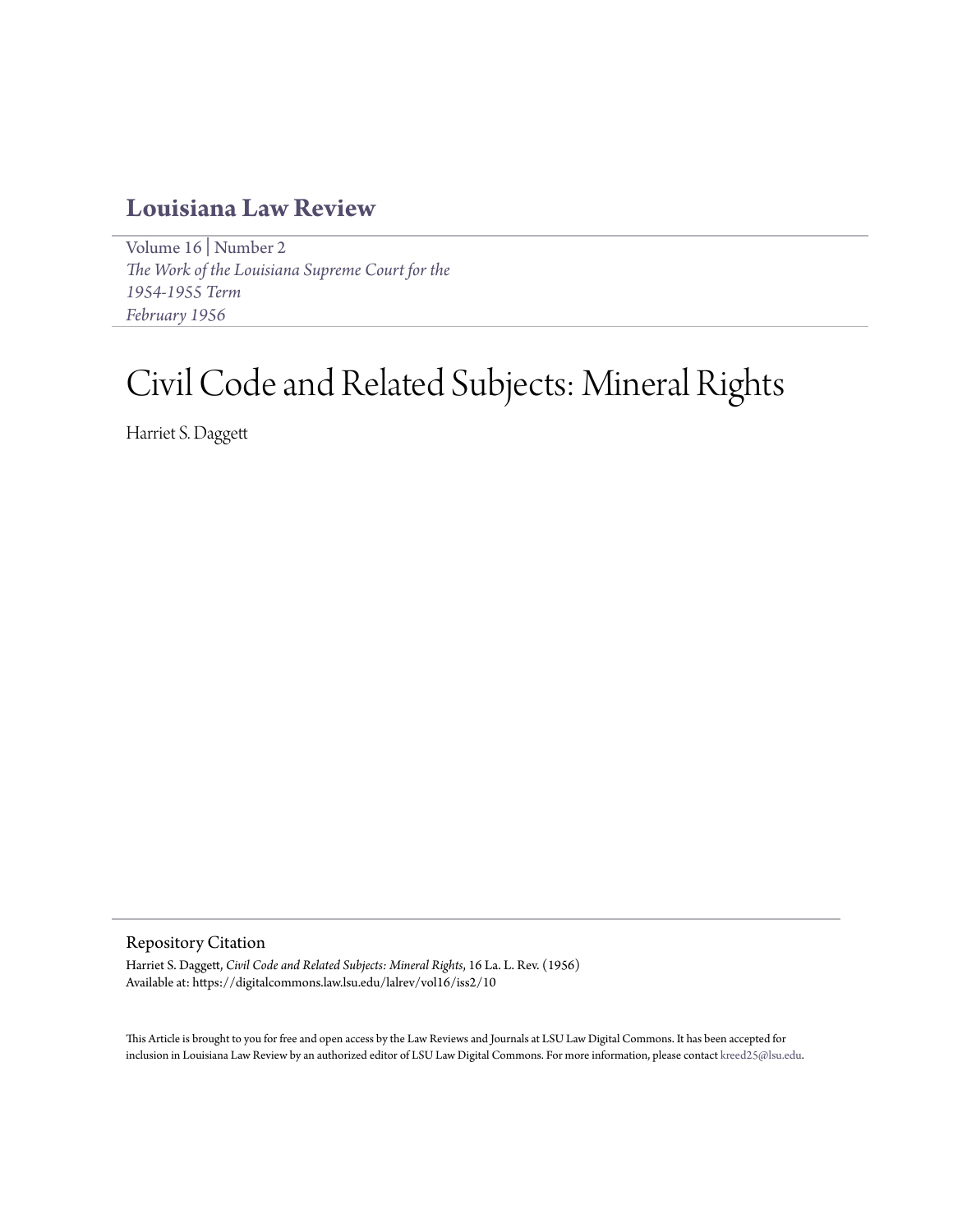## MINERAL RIGHTS

### *Harriet S. Daggett\**

#### **SERVITUDE**

In Grayson *v. Lyons, Prentiss & McCord,'* plaintiff sought injunctive relief and damages for the building of a road with ditches across his land to effect contact with a well site upon land adjoining his with which his land had been pooled by the Conservation Commissioner's order. He had not been consulted as to the road's location or construction. He was, however, receiving a share of the oil produced. The district court's judgment refusing injunction but awarding \$357.00 in damages was affirmed by the Supreme Court. As an equitable matter, the decision would seem to be correct. Since the plaintiff was accepting a share of production from the well, he might well be said to have.been estopped to complain regarding a road to the well which was necessary to its operation. This criteria was not stated, however, if it be the secret of the decision. The rationale of the judgment does not clearly emerge. The confusing part lies in the apparent dealing with two servitudes, one a mineral servitude and the other that of passage, both discontinuous, requiring title, and subject to loss by non-user of ten years.

The court devoted some discussion to the mineral servitude which burdened the land when plaintiff bought it in 1936. However, the facts, perhaps incomplete, indicate no use of this servitude until 1950 and unitization did not occur until 1951. Certainly the principle, that upon a grant of a servitude, such reasonable appurtenances as are necessary to its effective use go with it, is well grounded by Code, jurisprudence, and common sense. Thus, if the mineral servitude burdening plaintiff's land at the time of his acquisition had not been lost by prescription, there would seem to have been no issue. If it had been lost, obviously any appurtenances would have fallen with it.

A servitude of passage in the roadway seemed to have been

<sup>\*</sup>Professor of Law, Louisiana State University.

<sup>1. 226</sup> La. 462, **76** So.2d **531** (1954). This case and the others discussed in this section of the Symposium were reported by the writer in **3** *Oil and Gas* Re**porter** (1954) and 4 *Oil and Gas Reporter* **(1955),** sponsored **by** the Southwestern Legal Foundation of Dallas, **Texas,** published **by** Matthew Bender **and** Company. **Permission has** been granted **by** Matthew Bender and Company to use portions **of** that material here.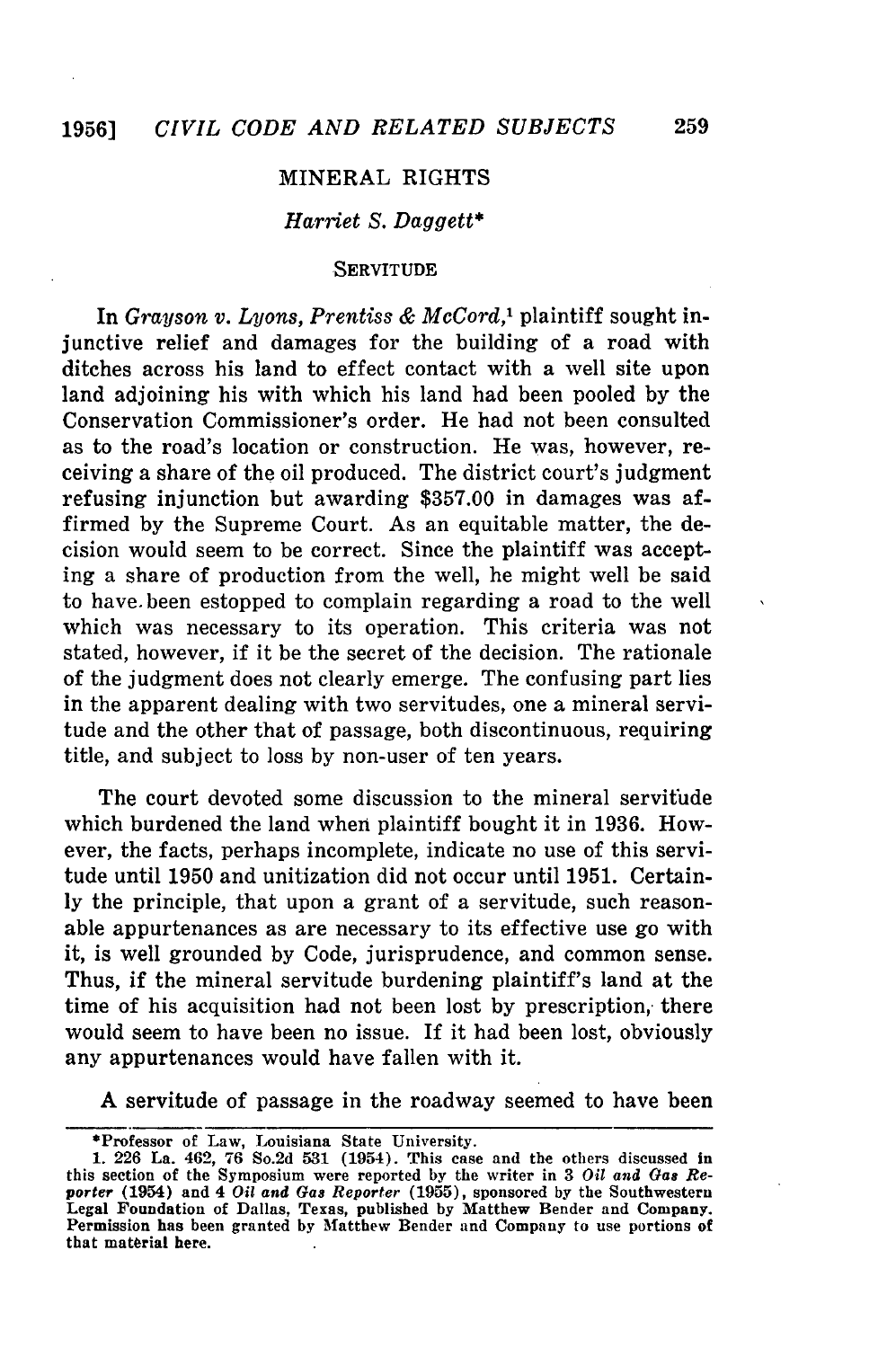kept alive by user but the road's deviation caused by defendants during their repairs was upon plaintiff's land and he had not granted its passage. If the mineral servitude upon plaintiff's lands had expired and he had granted no servitude of passage, then it would appear that the plea for injunction should have been honored. The words of the opinion suggest, however, that the mineral servitude was still in existence **by** undisclosed means and thus it is puzzling as to why damages were due as the new road seemed to have been constructed in a reasonable fashion and without unnecessary inconvenience.

In *Huckabay v. The Texas Co.*<sup>2</sup> owners of land and of oneeighth of minerals, not being parties to a recorded lease, sued lessee owners of the servitude who were entitled to seven-eighths of minerals, for one-eighth of production. The lessees admitted the plaintiffs' right but insisted that they should pay their proportionate share of the cost of exploration and production. Reversing the decision of the court of appeal, the Supreme Court held that the lessee's position was correct.

That a servitude owner's right to search is absolute and separate and apart from that belonging to any other servitude owner or of the landowner, regardless of what fractional benefits of the several rights to search may be, is undoubtedly correct. Certainly no bad faith may be attributed to proper exercise of a legal right. The principle of unjust enrichment is indisputable. The approach to or appreciation of the facts bearing upon the faith of the lessee, however, taken **by** the Supreme Court seems to vary from that of the court of appeal.<sup>3</sup> The latter court apparently was much impressed **by** the earnest efforts of the plaintiffs, properly implemented, to become parties to the lease given **by** the servitude owners with title to seven-eighths of the benefits of the search **by** themselves or their lessee. The analogy to rights of a co-owner of land or lease against his non-consenting co-owner is interesting but fails to point out that the right to partition is ever present in those cases. Obviously, if a co-owner stands idly **by** and does not exercise his right to stop actions which he does not approve, he should not share in benefits without proper contribution to their acquisition.

Since separate servitude owners and landowners are not co-

**<sup>2. 227</sup> La. 191, 78 So.2d 829 (1955).**

**<sup>3. 73</sup> So.2d 321 (La. App. 1954) ; See 3 OIL AND GAS REPORTER 1889 (1954).**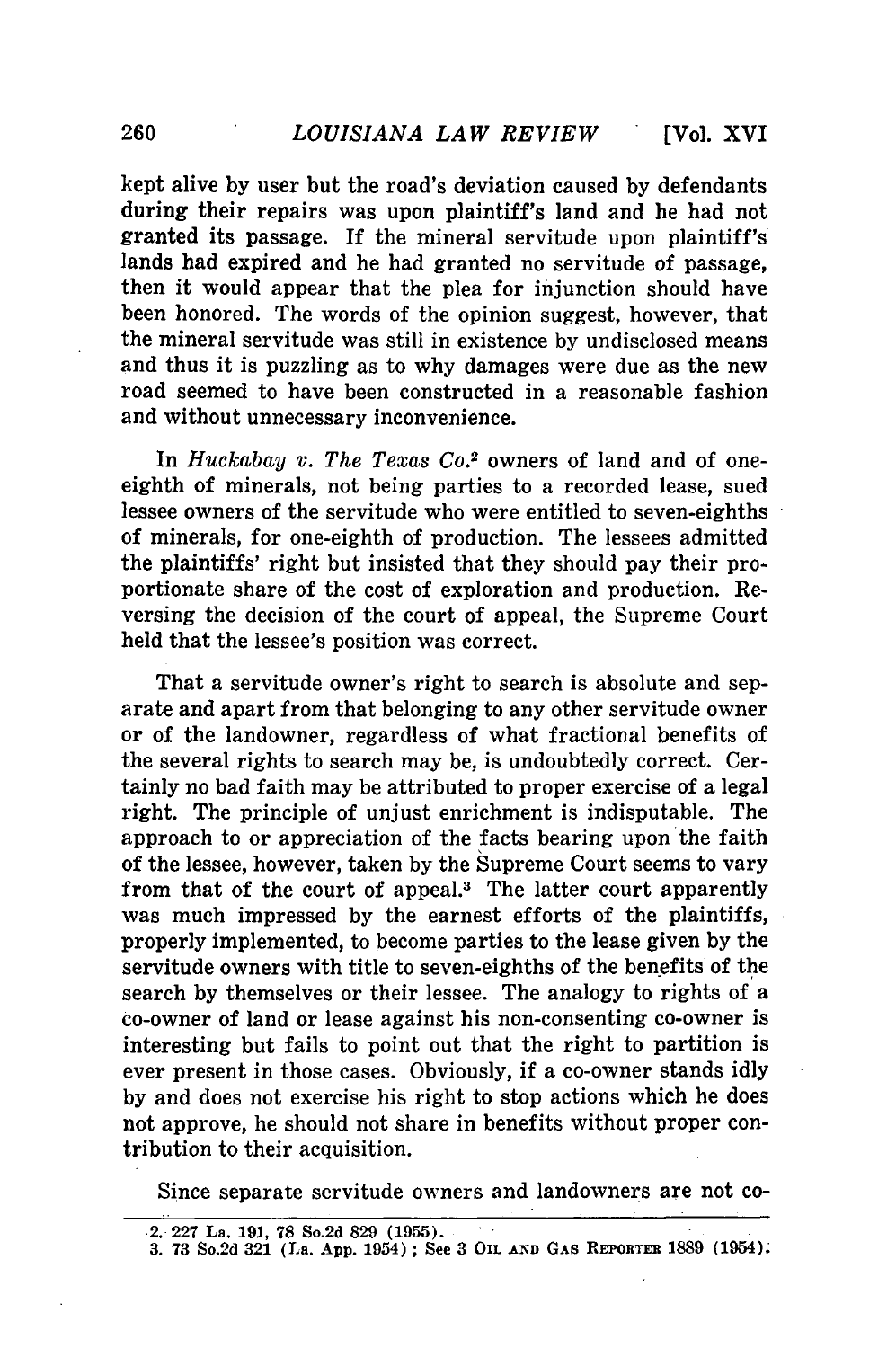owners and therefore the right of partition does not lie, there would appear to be no relief in cases of search by one considered inadvisable by others. Had the owners of but one-eighth benefits been unreasonable, *i.e.,* had refused to sign an acceptable lease or had as landowners, purported to wait out the lapse of the servitude, the equities of the searchers would be more convincing. On the other hand, if every reasonable effort had been made by the plaintiffs to become signatories of the lease desired by the servitude owners and were refused and ignored by the lessee, as the lower court seemed to find, then the plight of a small benefit owner would appear to be rather desperate and the unjust enrichment doctrine applied to the wrong party.

In *Perkins v. Long-Bell Petroleum Co.4* suit was filed by a landowner under R.S. 30:101 to clear title of a mineral servitude. The servitude had not been used for a period of ten years from date of grant. The main defenses were that the servitude's term had been lengthened by virtue of an obstacle to user, namely the filing of suit, and that the suit in question had the effect of interrupting the running of prescription. The court found that no obstacle had been raised as the landowner had never refused access and, indeed, had signed a lease with defendant's lessee specifying intent to facilitate the development of the property. It was also found that the filing of the suit did not interrupt prescription as the article cited by the defendant had nothing to do with servitude. Attorneys' fees under the statute were not allowed as there was a bona fide dispute.

The court's firm statements regarding the plea of obstacle would seem to be well supported by the facts. Since the litigants had subscribed to a lease that development might not be hindered, obviously all parties were safeguarded whatever the outcome of the suit, when title to benefits would be decided. The decision in no case can be said to indicate that, under a different set of facts, suit might not result in presenting an obstacle. The court's explanation of the inapplicability of the provision on interruption of prescription by suit to servitudes is clear and satisfactory. Certainly, an intolerable result would have resulted had every suit to settle ownership of a mineral servitude been found to have resulted in a new ten-year period for the servitude.

The court again emphasizes the fundamental distinction be-

**<sup>4. 227</sup> La. 1044, 81 So.2d 389 (1955).**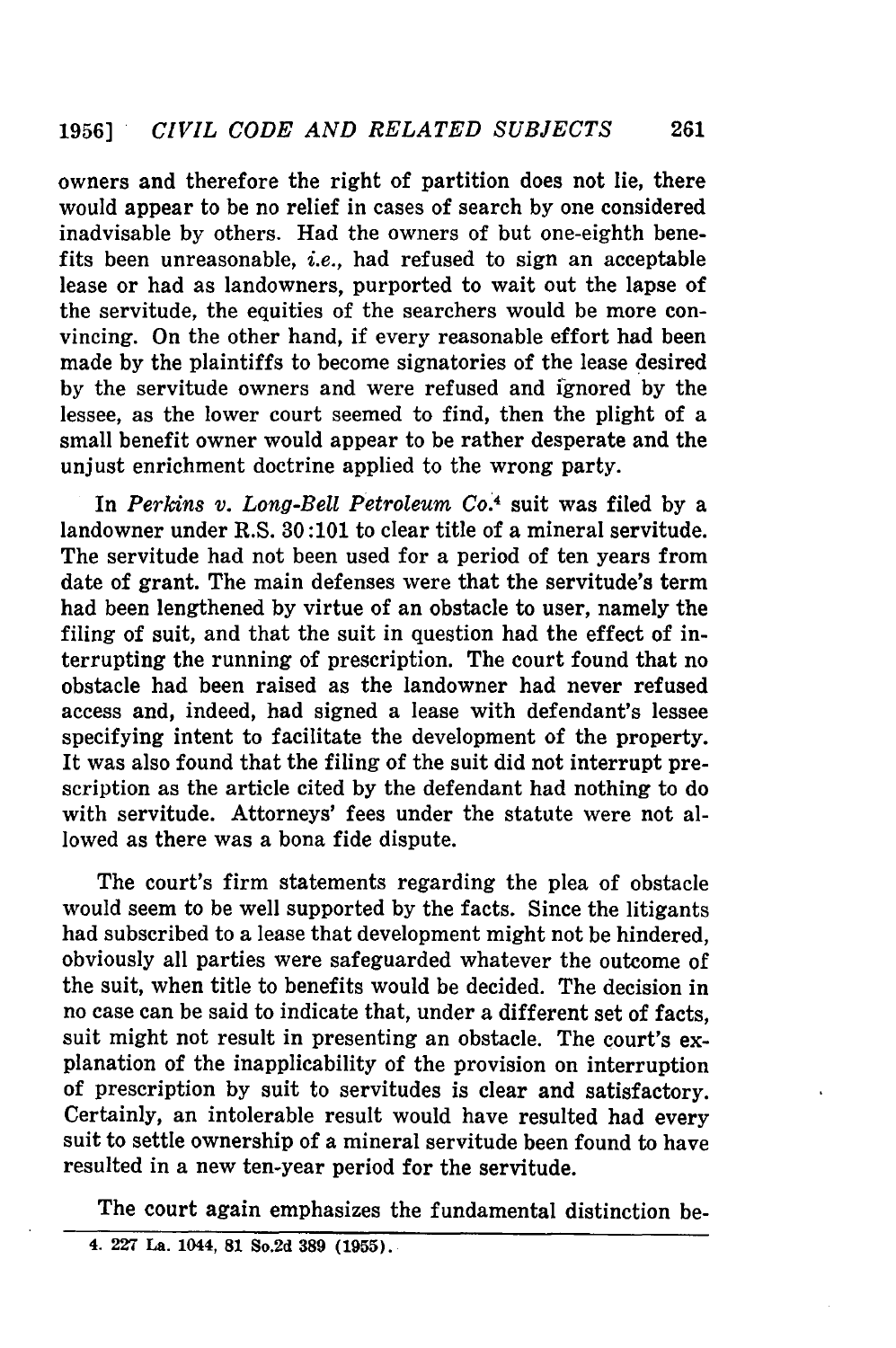tween lease and servitude. The cases on *extension* of a lease because of unsuccessful suit by a lessor are clearly distinguishable from the provisions considered in the instant case.

Obviously, the court decided the question of "bona fide dispute" under the statute providing for procedures to erase a servitude from the record. The lower court was sustained in finding good faith and thus attorney fees were not assessed though there were none too subtle suggestions in the body of the opinion that the defense was motivated by production.

#### *Lease*

A slander of title action failed in *Wilson v. The California Co.5* for lack of proof. Recorded documents evidencing various contracts were offered as proof since they referred to lands of the plaintiff burdened only by a servitude of passage belonging to the United States Government. Mention of these tracts was found to have been for purposes of identification only without reference to ownership and hence were not slander of title. To effect cancellation of a void lease from the record, plaintiff should have proceeded otherwise.

In *Wilcox v. Shell Oil Co.6* lessor sought to cancel a lease for failure to drill or pay. The defense was that the operating agreement under the terms of the lease continued the lease in force by virtue of a producing well in a unit including part of the lessor's property but not located on his land. The Supreme Court held that inasmuch as the producing well was in existence before the unit was formed, the promise to drill on the tract or pay for deferment of operations had not been fulfilled.

The terms of the lease in question were long and complicated and would appear to have been most carefully drawn in the lessee's interest. It was clear, however, that the producer came in when no unit existed either under the Conservation Department's order or under a permissive clause of the lease contract. The Commissioner's order covered two shallower sands but not the deep one from which production was secured. Thus, the drill or pay clause was breached and the lease cancelled. Attorney's fees were payable **by** the lessee under R.S. **30:102** as the statutory requirements for notice, etc., had been met by the lessor. The

**<sup>5. 226</sup> La.** 144, **75 So.2d 224 (1954).**

**<sup>6. 226</sup> La. 417, 76 So.2d 416 (1954).**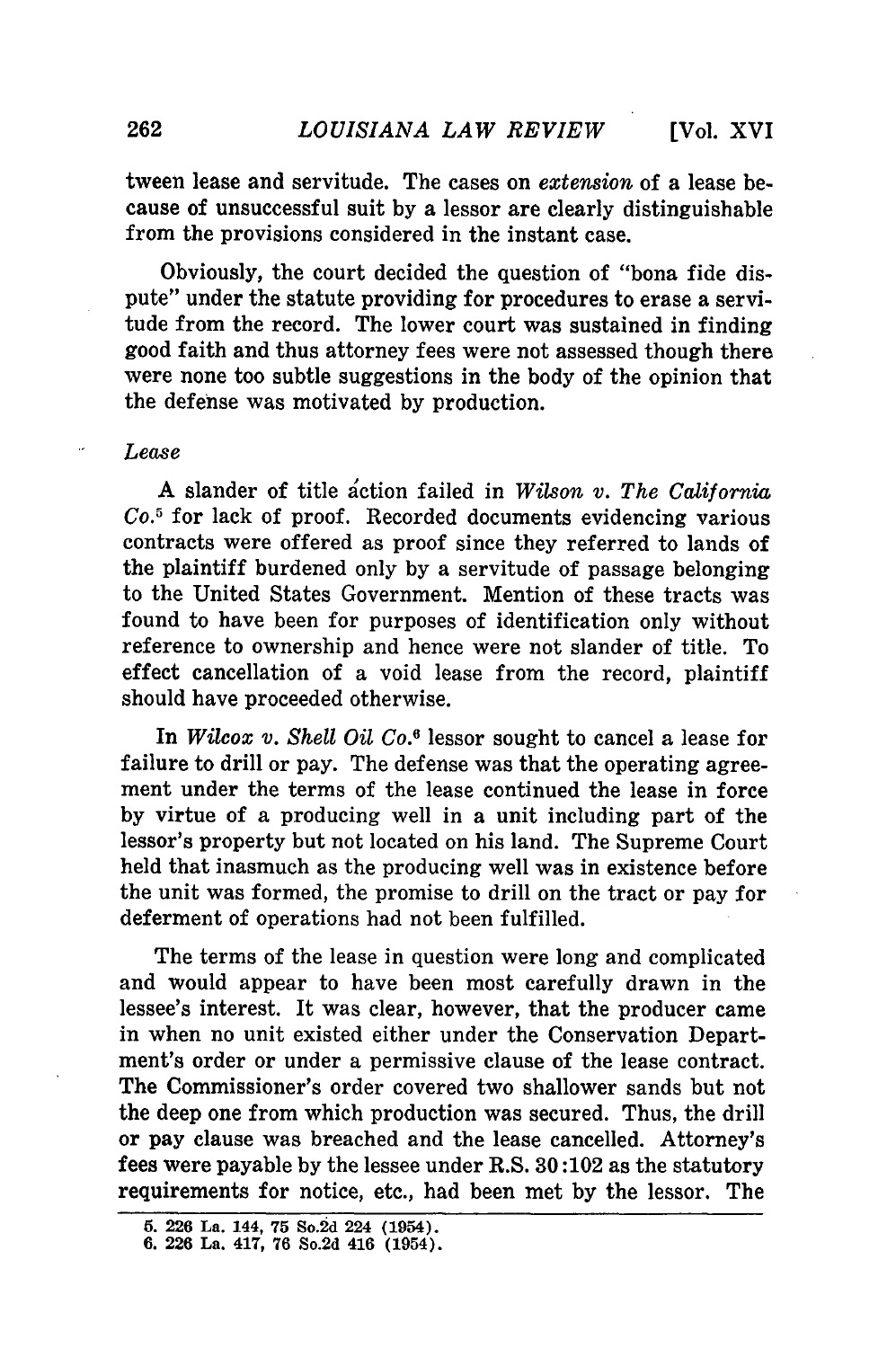signing of a division order in connection with production from the well drilled before unitization was not a ratification of lessee's pooling arrangements as the lessors were unaware of the pooling when they signed. No estoppel was created for the same reason, even as to one of the plaintiffs who had cashed four royalty checks. The fact that the lessee silently moved to effect a pooling, recording the document on the final day before a delay rental for failure to drill was due, seemed rightfully to have influenced the court's approach.

In *Dixon v. American Liberty Oil Co.7* plaintiffs brought jactitation suits claiming possession of minerals by virtue of their possession of the surface and maintaining that defendants were slandering their title by recording certain deeds and mineral leases and by extracting oil from their tracts under a spacing order of the Commissioner. At the time of the suit plaintiffs had physically possessed the land for over the thirty years necessary for bad faith acquisition by prescription. The defendants, record title owners, had granted a lease after the thirty-year period had run. Wells had been drilled but not upon the plaintiffs' claimed lands. However, these lands became a part of the drilling units ordered by the Commissioner before completion of the wells and were being drained. Thus the defendants asserted possession of the minerals. It was held that the plaintiffs were in possession of the minerals as well as the surface and hence could bring a suit in jactitation.

This decision is of unusual importance because of its bearing on several basic elements of mineral law. The case of *Lenard v. Shell Oil Co."* held that an owner of land whose title clearly showed an outstanding mineral servitude was not in possession of the minerals under his land while the servitude was in possession of others by virtue of its exercise on land outside of the tract claimed under ten years good faith possession but burdened by the single servitude covering all the land. This holding was reaffirmed by the instant decision. The important distinction was that "a lease is not a mineral servitude" but merely a contract, not attached to the land itself. Act 205 of 1938 appeared to have been an attempt to deny this most important distinction but was held to have but procedural effect. Act 6 of the Second Extra Session of 1950 added the word "substantive," which indicated

**<sup>7. 226</sup> La. 911, 77** So.2d **533** (1954).

**<sup>8.</sup>** 211 La. **265, 29 So.2d** 844 (1947).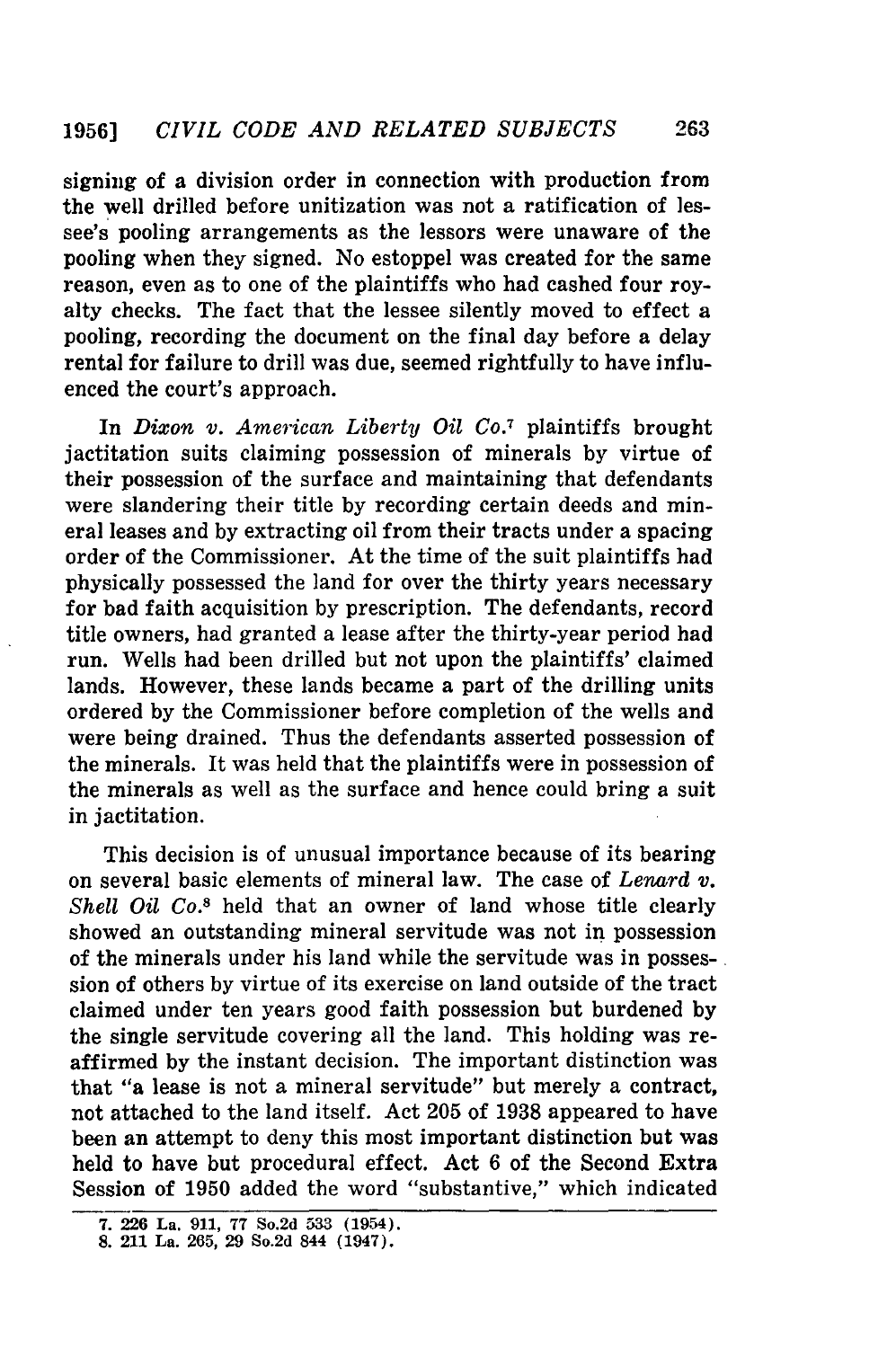displeasure with the decisions. This legislation<sup>9</sup> was honored in the instant case but was held not to affect the important distinction between servitude and lease, though they were both "real rights." The dissenting justice apparently felt that since separate possession of land and minerals under servitude were recognized, the same should be true under lease. Since the slander of title was continuing, the one-year prescription relating to possessory actions did not apply. Withdrawal of oil from under the land under the Commissioner's order was not a physical disturbance of the surface holder within the meaning of the law dealing with possession.

**A** suit for **\$372,000** damages for failure to produce was brought in *Ludeau v. Continental Oil Co.,10* alleging abandonment with intent to defraud. Several contracts were involved, the critical one having provided for an option to drill on certain acreage which if exercised with production resulting would entitle plaintiffs to one-half of seven-eighths, less costs. The option was exercised and, after two unsuccessful attempts and an expenditure of over \$200,000, operations were discontinued. Conflicting testimony **of** geologists was heard. Plaintiff's major point seemed to be that there were presently two hundred producing wells within a radius of two miles. The burden of proof of fraud or failure to diligently attempt to produce was not sustained.

The allegations of the plaintiff appear to be rather novel. The court remarked that defendants had not obligated themselves to *produce* oil. There was a suggestion in the opinion that had present day advanced methods obtained at the date of the attempt to produce, that plaintiff's suit might have been successful. Hindsight observations on defendant's methods obviously were not impressive. Moreover, the court remarked that "speculation and uncertainty are inherent in all drilling operations." $11$ The most convincing testimony of defendants would appear to have been the amount of money spent in their unsuccessful efforts. The fact that minerals were being extracted from the twenty acres in question through nearby wells was apparently not proved, though the twenty-acre spacing order of the Commissioner of Conservation seems pertinent and impressive.

**<sup>9.</sup> LA. R.S. 9:1105 (1950).**

**<sup>10. 226</sup> La. 1053, 78 So.2d 170 (1955). 11.** *Id.* **at 1059, 78 So.2d at 172.**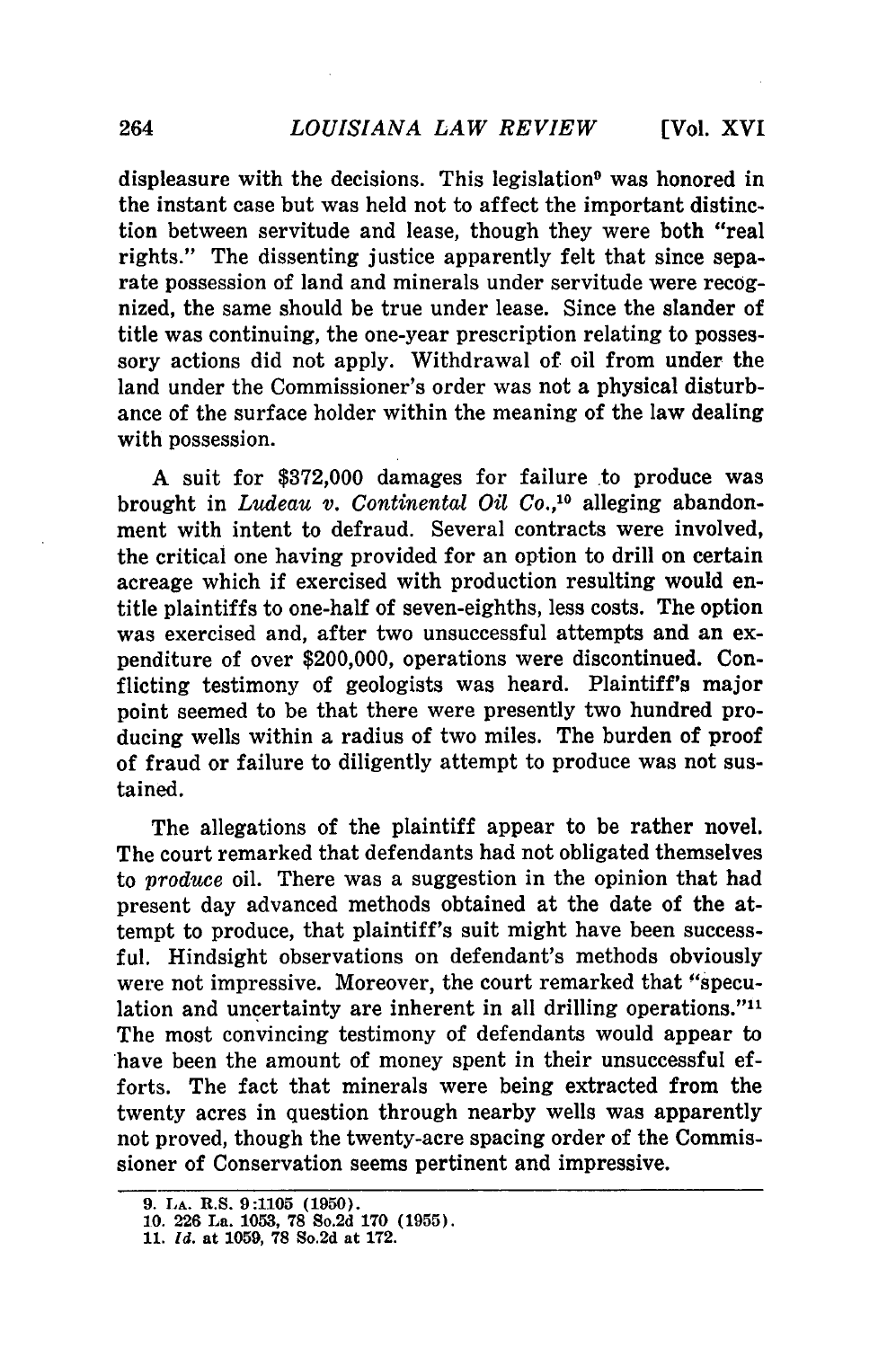In *Wier v. Grubb*<sup>12</sup> a sublessor sought cancellation because of failure to properly develop the area covered by the sublease, after oil was discovered in paying quantities as provided in the lease.

The rule of the Louisiana Code of Practice<sup>13</sup> regarding time for filing an answer to an appeal was applied. It was firmly stated to be that filing must occur at least three days before the date fixed for argument without regard to holidays and without count of either the day of filing or that of argument.

On the merits, three producers and one dry well in a relatively small area compared to the acreage of the sublease were held not to constitute diligent development.<sup>14</sup> Lessee had been placed in formal default, which was ignored. R.S. 30:102 in regard to attorneys' fees was applied and an award of \$3,000 made.

The court clearly stated that the question of diligent development is so largely one of fact that no set rule can be adopted and a determination must be reached in individual cases. The plea that economic loss would result by continued drilling was no justification as ready relief was available by yielding the area to the lessor, who indeed, had made repeated demands before formal placing in default.

Reiteration in the instant case of the implied obligation to develop every part of the property occurs as does the rule of profitability to both parties. The statutory protection to a lessor when forced to sue seemed particularly valuable in this case as a lessor might well be at the mercy of a lessee determined to hold without further development because of the heavy costs involved. The controversy in the instant case reached the Supreme Court before in 1949.15 The statute then was construed to apply to subleases as well as to leases, as a sublessor assumes all the rights and obligations of a lessor. It is heartening to observe the court's attitude in the instant and other recent cases toward a lessee who, while refusing to further develop, wishes to hold a lease indefinitely for purposes which could only be profitable to himself.

In *Texas Co. v. McDonald'6* a concursus proceeding was brought by an oil company to determine ownership of royalties.

<sup>12.</sup> **82** So.2d **1** (La. **1955).**

**<sup>13.</sup> LA. CODE OF PRACTICE art. 890 (1870).**

**<sup>14.</sup> See Wier v. Grubb, 215 La. 967, 41 So.2d 846 (1949).**

**<sup>15.</sup>** *Ibid.*

**<sup>16. 82</sup> So.2d 37 (La. 1955).**